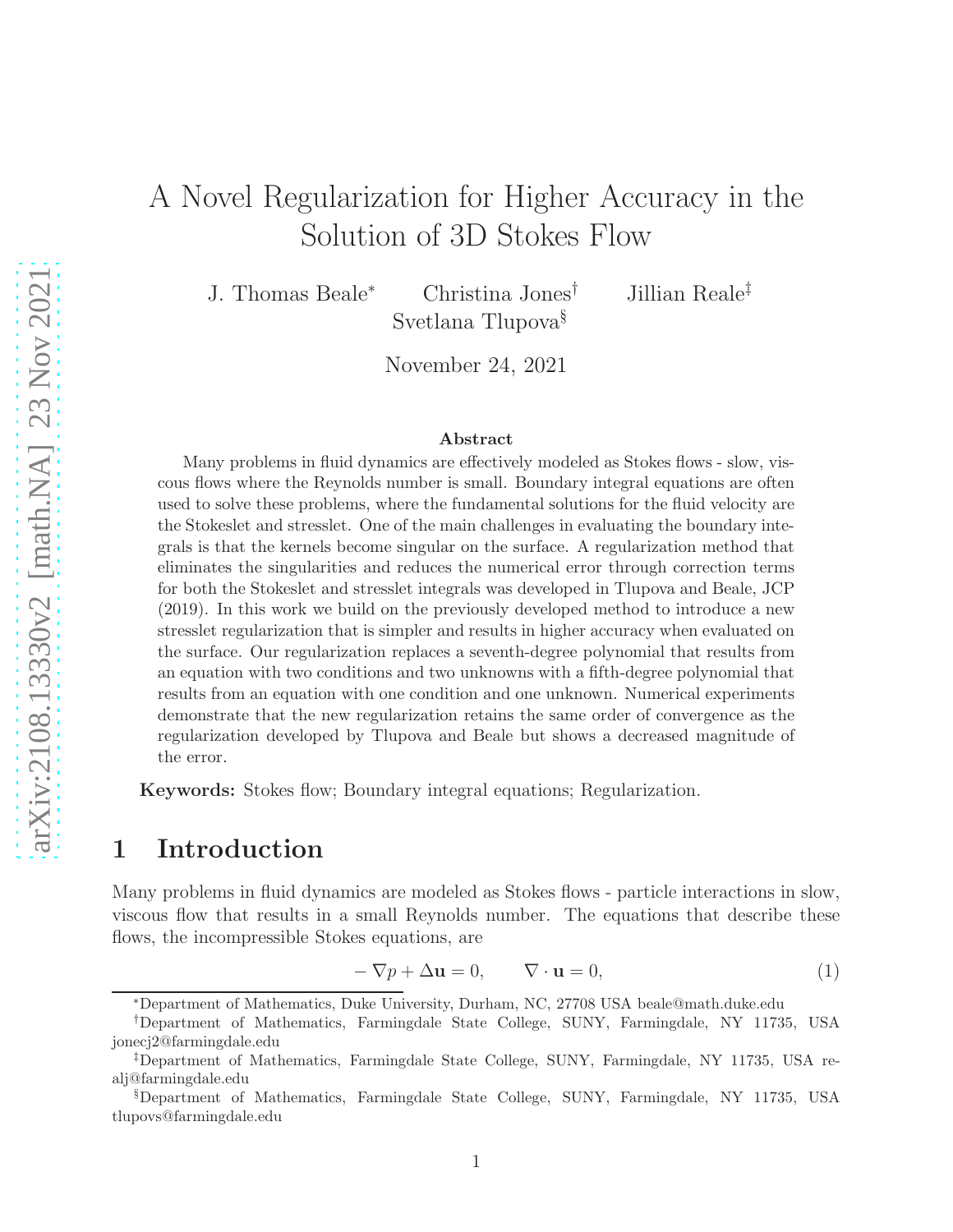where  $p$  is the fluid pressure and  $\bf{u}$  is the fluid velocity. The Stokeslet and stresslet are the primary fundamental solutions for the fluid velocity,

$$
S_{ij}(\mathbf{y}, \mathbf{x}) = \frac{\delta_{ij}}{|\mathbf{y} - \mathbf{x}|} + \frac{(y_i - x_i)(y_j - x_j)}{|\mathbf{y} - \mathbf{x}|^3},
$$
(2a)

$$
T_{ijk}(\mathbf{y}, \mathbf{x}) = -\frac{6(y_i - x_i)(y_j - x_j)(y_k - x_k)}{|\mathbf{y} - \mathbf{x}|^5},
$$
\n(2b)

where  $\delta_{ij}$  is the Kronecker delta and  $i, j, k = 1, 2, 3$  are Cartesian coordinates, x is a source point, and y is a target point. When used in boundary integral methods, these lead to the single and double layer representations of Stokes flow, respectively,

<span id="page-1-0"></span>
$$
u_i(\mathbf{y}) = \frac{1}{8\pi} \int_{\partial\Omega} S_{ij}(\mathbf{y}, \mathbf{x}) f_j(\mathbf{x}) dS(\mathbf{x}), \qquad (3a)
$$

<span id="page-1-1"></span>
$$
w_i(\mathbf{y}) = \frac{1}{8\pi} \int_{\partial\Omega} T_{ijk}(\mathbf{y}, \mathbf{x}) q_j(\mathbf{x}) n_k(\mathbf{x}) dS(\mathbf{x}), \tag{3b}
$$

where  $n_k$  are the components of the unit outward normal vector to the surface  $\partial\Omega$  of a bounded domain  $Ω$ . The integral in [\(3a\)](#page-1-0) is continuous across  $\partial Ω$ , while the integral in [\(3b\)](#page-1-1) is discontinuous and has a jump of  $\mp 4\pi q_i(\mathbf{x}_0)$  in the limit from either the interior or exterior of the domain.

Computing the layer representations [\(3a\)](#page-1-0)-[\(3b\)](#page-1-1) requires addressing the singularities that develop as  $r = |x - y|$  approaches zero. When evaluating the integrals near the surface, the kernels are nearly singular and straightforward quadratures fail to capture them accurately. Tlupova and Beale [\[5\]](#page-8-0) introduced regularizations for the Stokeslet and stresslet that result in high accuracy when evaluating at points on and off the surface. The method is based on smoothing the kernels using a regularization parameter  $\delta > 0$  developed for the Laplace kernels in  $[2, 3]$  $[2, 3]$ , then applying a simple quadrature of  $[6, 1]$  $[6, 1]$ . For the nearly singular case, corrections are added to reduce the regularization error to the  $O(\delta^3)$  terms.

When evaluating the integrals on the boundary, e.g. when solving integral equations, special smoothing functions are designed [\[5\]](#page-8-0) that achieve  $O(\delta^5)$  accuracy without requiring corrections. In addition, these regularizations do not require that adjustments be made to the grid around the singularity.

In this paper we introduce a new smoothing function for the stresslet [\(3b\)](#page-1-1) that results in higher accuracy in the computation of the stresslet at points on the surface. We first summarize the method of [\[5\]](#page-8-0) in Section 2. The new regularization for the stresslet is developed in Section 3. The results of numerical experiments using the original and new regularizations for three surfaces - a sphere, an ellipsoid, and a four-atom molecular surface - are presented in Section 4.

### 2 Numerical Method

We now briefly describe the idea of regularization from [\[5\]](#page-8-0). We demonstrate the main concepts on the stresslet [\(3b\)](#page-1-1) as this is the focus of this paper; the approach for the Stokeslet [\(3a\)](#page-1-0)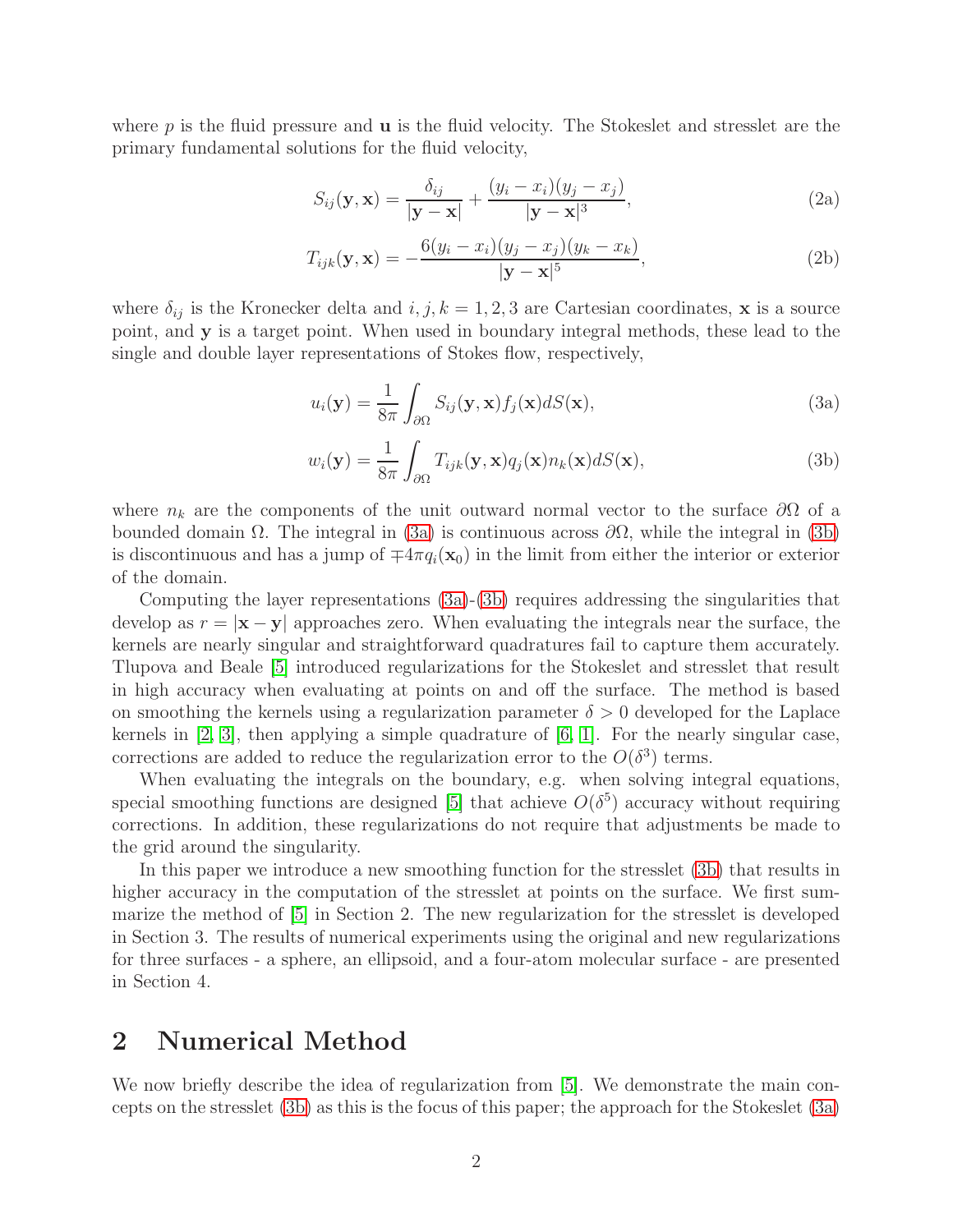is similar, for details we refer the reader to [\[5\]](#page-8-0). First, the singularity is reduced in the stresslet through subtraction, resulting in,

<span id="page-2-1"></span>
$$
w_i(\mathbf{y}) = \frac{1}{8\pi} \int_{\partial\Omega} T_{ijk}(\mathbf{y}, \mathbf{x}) [q_j(\mathbf{x}) - q_j(\mathbf{x}_0)] n_k(\mathbf{x}) dS(\mathbf{x}) + \frac{1}{8\pi} \chi(\mathbf{y}) q_i(\mathbf{x}_0), \tag{4}
$$

where  $x_0$  is the boundary point closest to y, and we have applied the well known identity (see, for example, [\[4\]](#page-8-2) sec. 2.1-2.3)

$$
\int_{\partial\Omega} T_{ijk}(\mathbf{y}, \mathbf{x}) n_k(\mathbf{x}) dS(\mathbf{x}) = \chi(\mathbf{y}) \delta_{ij},
$$
\n(5)

where  $\chi(y) = 8\pi, 4\pi, 0$  if y is inside, on, and outside the boundary, respectively.

The stresslet is then regularized

$$
\mathbf{w}_{\delta}(\mathbf{y}) = -\frac{3}{4\pi} \int_{\partial\Omega} [(\mathbf{y}-\mathbf{x}) \cdot \tilde{\mathbf{q}}(\mathbf{x})] [(\mathbf{y}-\mathbf{x}) \cdot \mathbf{n}(\mathbf{x})] (\mathbf{y}-\mathbf{x}) \frac{s_3(r/\delta)}{r^5} dS(\mathbf{x}) + \frac{1}{8\pi} \chi(\mathbf{y}) \mathbf{q}(\mathbf{x}_0), \tag{6}
$$

where  $\tilde{\mathbf{q}}(\mathbf{x}) = \mathbf{q}(\mathbf{x}) - \mathbf{q}(\mathbf{x}_0)$ , and  $s_3$  is chosen with  $\lim_{\rho \to \infty} s_3(\rho) = 1$ ,  $s_3(\rho) = O(\rho^5)$  for small  $ρ$ , and  $s_3(r/\delta)/r^5$  smooth for a fixed parameter  $\delta > 0$ . Once the integrands are smoothed out, the integrals are discretized using the quadrature method for closed surfaces introduced in [\[6\]](#page-8-1) and explained in [\[1\]](#page-7-2). The error due to regularization is  $O(\delta)$ , and correction terms were derived analytically in [\[5\]](#page-8-0) to reduce the  $O(\delta)$  and  $O(\delta^2)$  terms, resulting in the final computation accurate to  $O(\delta^3)$ .

For the case of solving the stresslet at points on the surface, such as when solving integral equations, a special regularization can be designed to achieve high accuracy to  $O(\delta^5)$  without the need to compute corrections. In [\[5\]](#page-8-0), such a smoothing function was found by setting  $s_3^\sharp$  $\frac{1}{3}(r) = s_3(r) + ar s'_3(r) + br^2 s''_3(r)$ , with a and b being constants chosen to make two moments involving  $s_3$  equal to 0. The resulting smoothing function for solving the stresslet on the surface given in [\[5\]](#page-8-0) is

<span id="page-2-0"></span>
$$
s_3^{\#}(r) = \text{erf}(r) - \frac{2}{9}r(9 + 6r^2 - 36r^4 + 8r^6)e^{-r^2}/\sqrt{\pi},\tag{7}
$$

where erf is the error function.

As discussed in [\[5\]](#page-8-0), the error in the double layer integral evaluated on the surface using the smoothing [\(7\)](#page-2-0) is expected to behave as

<span id="page-2-2"></span>
$$
\epsilon_w \le C_1 \delta^5 + C_2 h^2 \, e^{-c_0 (\delta/h)^2},\tag{8}
$$

where h is the grid spacing chosen in coordinate planes for the discretization of the integrals. The first term is due to regularizing the kernels, and the second term is due to discretizing the integrals. As such, the accuracy depends critically on the relationship between  $\delta$  and h. A large enough choice of  $\delta$  is needed to ensure the regularization error is dominant over the discretization error, so that the total error approaches  $O(h^5)$ . We generally take  $\delta/h =$ constant for simplicity and in practice,  $\delta/h = 3$  works well to maintain the high order in the regularization error.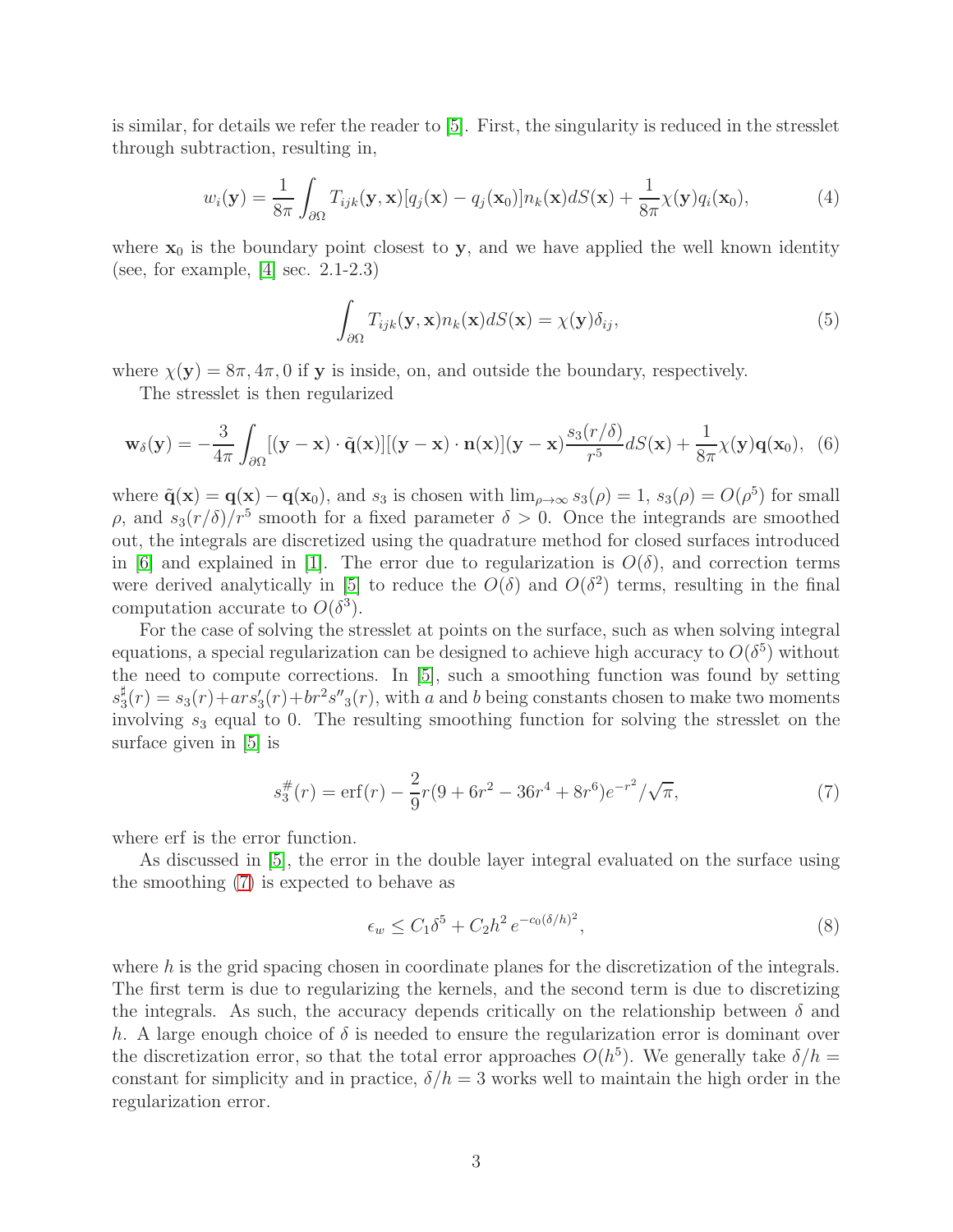### 3 New Regularization

The new regularization we propose increases the accuracy of evaluating the stresslet on the surface by using a slightly simpler smoothing function in place of [\(7\)](#page-2-0). As mentioned earlier, the special smoothing was found in [\[5\]](#page-8-0) by setting two moment conditions to 0. We have determined however, that one condition will suffice. Specifically, in the original derivation in [\[5\]](#page-8-0), when evaluating at points on the surface we have  $\lambda = 0$  thus making the condition requiring (40b) equals to 0 unnecessary; see below. This leaves only one moment condition where a similar integral with  $\eta^7$  in place of  $\eta^5$  is equal to 0. This allows us to create the new smoothing function by setting  $s_3^{\#}$  $x_3^{\#}(r) = s_3(r) + ar s'_3(r)$ , and solving for a.

We start with the original smoothing function from [\[5\]](#page-8-0),

$$
s_3(r) = \text{erf}(r) - 2r(\frac{2}{3}r^2 + 1)e^{-r^2}/\sqrt{\pi},\tag{9}
$$

and compute

$$
r s_3'(r) = \frac{8}{3\sqrt{\pi}} r^5 e^{-r^2}.
$$
\n(10)

The integral moment condition is

<span id="page-3-0"></span>
$$
\int_0^\infty r^2(s_3^\#(r) - 1)dr = 0.
$$
\n(11)

Since

$$
\int_0^\infty r^2(s_3(r) - 1) dr = -\frac{8}{3\sqrt{\pi}}, \qquad \int_0^\infty r^2(rs_3'(r)) dr = \frac{8}{\sqrt{\pi}}, \tag{12}
$$

we can therefore set

$$
s_3^{\#} = s_3 + \frac{1}{3}r s_3' \tag{13}
$$

to satisfy the integral condition [\(11\)](#page-3-0), which leads to the smoothing function

<span id="page-3-1"></span>
$$
s_3^{\#}(r) = \text{erf}(r) - \frac{2}{9}r(9 + 6r^2 - 4r^4)e^{-r^2}/\sqrt{\pi}.
$$
 (14)

Note that the polynomial term in this new function has highest power  $r^5$ , whereas the original function in [\(7\)](#page-2-0) has  $r^7$ .

In the derivation of  $(7)$  in  $[5]$ , the moment condition  $(11)$  was imposed as well as the zero moment condition

$$
\int_0^\infty (s_3^{\sharp}(r) - 1) dr = 0.
$$
 (15)

However, for the stresslet integral in the subtracted form [\(4\)](#page-2-1), the contribution of this moment to the integral is zero, so that this condition can be omitted. More generally, for an integral not in the subtracted form, the original version [\(7\)](#page-2-0) could be used. We obtain [\(7\)](#page-2-0) in the manner described for [\(14\)](#page-3-1), but with  $s_3^{\sharp}$  $\frac{1}{3}$  in the form  $s_3 + ar s_3' + br^2 s_3''$  $a<sub>3</sub>$  and  $a, b$  chosen to satisfy the two conditions. The situation is analogous to that for the simpler case of the double layer potential for a harmonic function; see p. 607 of [\[2\]](#page-7-0).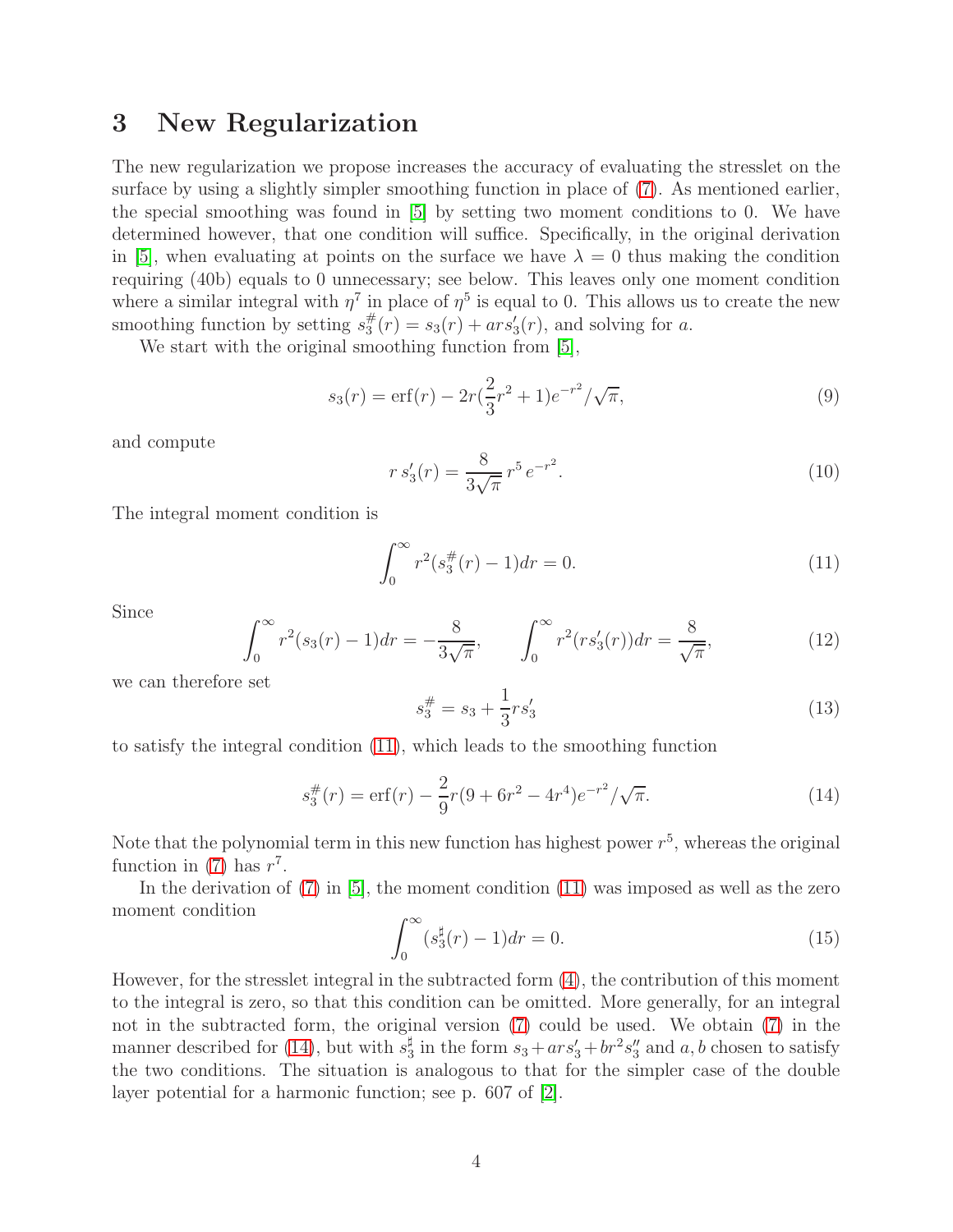## 4 Numerical experiments

We performed numerical experiments to test the new regularization using three surfaces: a unit sphere, an ellipsoid, and a four-atom molecular surface,

$$
\phi(x_1, x_2, x_3) = x_1^2 + x_2^2 + x_3^2 - 1,\tag{16a}
$$

<span id="page-4-0"></span>
$$
\phi(x_1, x_2, x_3) = \frac{x_1^2}{a^2} + \frac{x_2^2}{b^2} + \frac{x_3^2}{c^2} - 1,\tag{16b}
$$

<span id="page-4-1"></span>
$$
\phi(x_1, x_2, x_3) = \sum_{k=1}^{4} \exp(-|\mathbf{x} - \mathbf{x}_k|^2/r^2) - c.
$$
 (16c)

For the ellipsoid [\(16b\)](#page-4-0) we set  $a = 1, b = 0.6, c = 0.4$ , and for the molecule surface [\(16c\)](#page-4-1) we use centers  $\mathbf{x}_1 = (\sqrt{3}/3, 0, -\sqrt{6}/12), \mathbf{x}_{2,3} = (-\sqrt{3}/6, \pm .5, -\sqrt{6}/12), \mathbf{x}_4 = (0, 0, \sqrt{6}/4)$ and  $r = .5$ ,  $c = .6$ , as in [\[1\]](#page-7-2). The number of quadrature points generated to represent each surface for different grid sizes h are listed in Table [1.](#page-4-2)

|      | Sphere | Ellipsoid | Molecule |
|------|--------|-----------|----------|
| 1/32 | 17070  | 6902      | 9562     |
| 1/64 | 68166  | 27566     | 38354    |
|      | 272718 | 110250    | 153399   |

<span id="page-4-2"></span>Table 1: Number of quadrature points for the unit sphere; ellipsoid  $a = 1, b = 0.6, c = 0.4;$ and the molecular surface from [\[1\]](#page-7-2).

### 4.1 Sum of single and double layer

One of the advantages of using boundary integral formulations is that jumps in the physical quantities across interfaces get incorporated into the integrals naturally. Specifically, the general integral formulation, expressed as the sum of the single and double layer integrals,

$$
u_i(\mathbf{y}) = -\frac{1}{8\pi} \int_{\partial\Omega} S_{ij}(\mathbf{y}, \mathbf{x}) [f]_j(\mathbf{x}) dS(\mathbf{x}) - \frac{1}{8\pi} \int_{\partial\Omega} T_{ijk}(\mathbf{y}, \mathbf{x}) [u]_j(\mathbf{x}) n_k(\mathbf{x}) dS(\mathbf{x}), \tag{17}
$$

has  $[f] = f^+ - f^- = (\sigma^+ - \sigma^-) \cdot \mathbf{n}$  as the jump in surface force and [u] as the jump in velocity. Here n is the outward unit normal, and the plus/minus signs denote the outside/inside of the boundary. We use the following solution from [\[5\]](#page-8-0). On the inside, we assume the velocity is given by a point force singularity of strength  $\mathbf{b} = (1, 0, 0)$ , placed at  $\mathbf{y}_0 = (2, 0, 0)$ . The solution is given by the Stokeslet velocity

<span id="page-4-3"></span>
$$
u_i^-(\mathbf{y}) = \frac{1}{8\pi} S_{ij} b_j = \frac{1}{8\pi} \left( \frac{\delta_{ij}}{r} + \frac{\hat{y}_i \hat{y}_j}{r^3} \right) b_j,\tag{18}
$$

and the stress tensor is

$$
\sigma_{ik}^{-}(\mathbf{y}) = \frac{1}{8\pi} T_{ijk} b_j = \frac{-6}{8\pi} \frac{\hat{y}_i \hat{y}_j \hat{y}_k}{r^5} b_j,
$$
\n(19)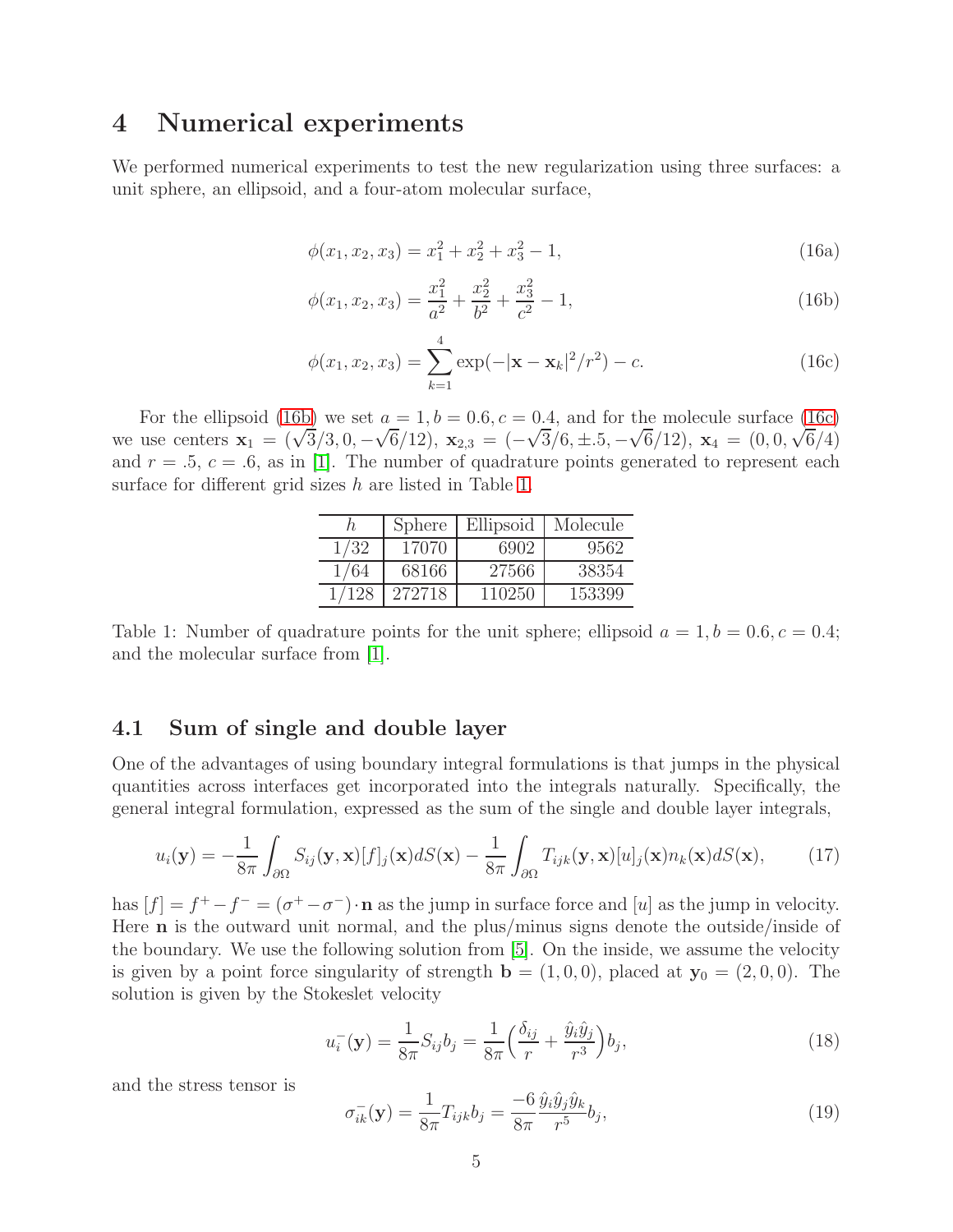where  $\hat{\mathbf{y}} = \mathbf{y} - \mathbf{y}_0$ ,  $r = |\hat{\mathbf{y}}|$ . We assume this data for the inside of the boundary, and take the solution to be  $u^+=0$ ,  $\sigma^+=0$  for the outside. The jumps [u] and [f] are evaluated at the quadrature points using these inside/outside values. The exact solution on the boundary is the average of outside and inside, or half of the formula for  $u_i$  in [\(18\)](#page-4-3).

We define the error at a single point as  $e(\mathbf{x}) = |\mathbf{u}^{\text{computed}}(\mathbf{x}) - \mathbf{u}^{\text{exact}}(\mathbf{x})|$ , where || is the vector's Euclidean norm. We then measure either the max or the  $L_2$  norm of this error over the evaluation points. The  $L_2$  norm is defined as  $||e||_2 = (\sum_{\mathbf{x}} e^2(\mathbf{x})/n)^{1/2}$ , where n is the number of evaluation points. Figures [1](#page-5-0) and [2](#page-6-0) compare the errors for the three surfaces using the original regularization [\(7\)](#page-2-0) and the new regularization [\(14\)](#page-3-1). Figure [1](#page-5-0) shows the errors using the larger regularization  $\delta/h = 3$ , and Figure [2](#page-6-0) shows the errors using the smaller regularization  $\delta/h = 1$ , as the grid size h is refined. Following the error estimate in [\(8\)](#page-2-2), when the regularization parameter is chosen large enough, such as  $\delta/h = 3$ , the regularization error is larger than the discretization error, and the overall error is estimated at  $O(h^5)$ . This is observed with the sphere and the molecular surfaces. The thin ellipsoid does not fit the estimate as well due to the larger curvature and varied spacing, expected to improve with grid refinement. The new regularization function [\(14\)](#page-3-1) gives smaller errors in all three cases, most dramatically in the case of the ellipsoid. More precisely, we observe an improvement by approximately a factor of two for the sphere, about a factor of six for the ellipsoid, and about a factor of five for the molecule. For the smaller regularization parameter  $\delta/h = 1$ , observed convergence is  $O(h)$  and the new regularization does not make a notable difference, so this regularization regime is not recommended in practice.



<span id="page-5-0"></span>Figure 1: Sum of single and double layer, errors over quadrature points for three surfaces; regularization parameter  $\delta = 3h$ .

#### 4.2 Flow due to an interface with different viscosities

Here we revisit another example from [\[5\]](#page-8-0), of an interface between two fluids with different viscosities, and an integral equation must be solved to find the interface velocity. The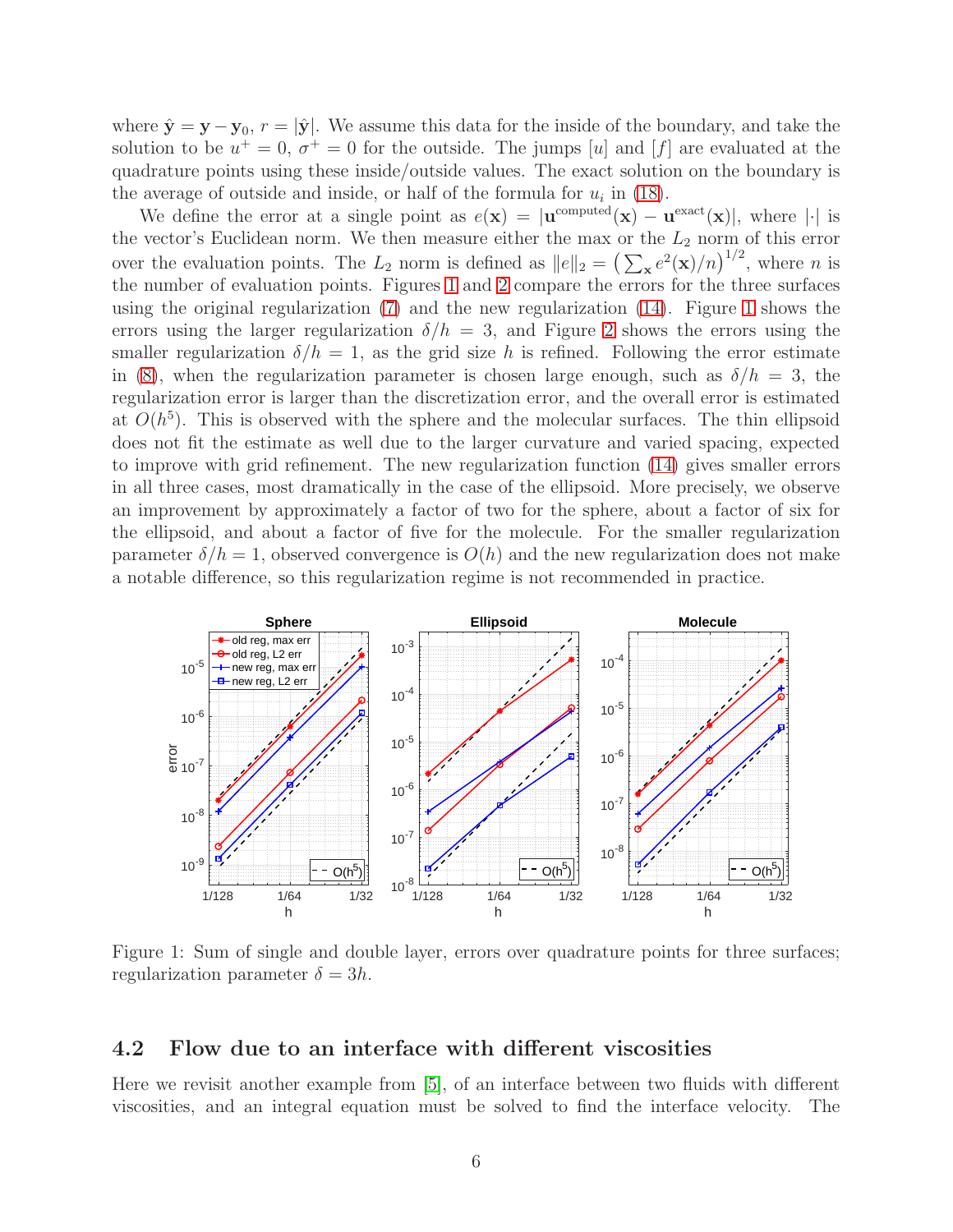

<span id="page-6-0"></span>Figure 2: Sum of single and double layer, errors over quadrature points for three surfaces; regularization parameter  $\delta = h$ .

interface undergoes a discontinuity in the surface force [f], while the velocity across the interface is continuous [\[4\]](#page-8-2). The integral equation for the interface velocity is given by

$$
(\lambda + 1)u_i(\mathbf{x}_0) = -\frac{1}{4\pi\mu_0} \int_{\partial\Omega} S_{ij}(\mathbf{x}_0, \mathbf{x}) [f]_j(\mathbf{x}) dS(\mathbf{x}) + \frac{\lambda - 1}{4\pi} \int_{\partial\Omega} T_{ijk}(\mathbf{x}_0, \mathbf{x}) u_j(\mathbf{x}) n_k(\mathbf{x}) dS(\mathbf{x})
$$
(20)

for  $\mathbf{x}_0 \in \partial\Omega$ , where  $\mu_0, \mu_1$  are the external and internal fluid viscosities and  $\lambda = \mu_1/\mu_0$ . The discontinuity in the surface force is given by  $[f] = 2\gamma H \mathbf{n} - \nabla_S \gamma$ , where  $\gamma$  is the surface tension,  $H$  is the mean curvature, and  $\bf{n}$  is the outward unit normal [\[4\]](#page-8-2). In our numerical tests, we set  $\mu_0 = 1, \mu_1 = 2$ , and  $\gamma = 1 + x_1^2$ . We solve the integral equation using successive evaluations, i.e.,

$$
(\lambda + 1)u_i^N(\mathbf{x}_0) = -\frac{1}{4\pi\mu_0} \int_{\partial\Omega} S_{ij}(\mathbf{x}_0, \mathbf{x}) [f]_j(\mathbf{x}) dS(\mathbf{x}) + \frac{\lambda - 1}{4\pi} \int_{\partial\Omega} T_{ijk}(\mathbf{x}_0, \mathbf{x}) u_j^{N-1}(\mathbf{x}) n_k(\mathbf{x}) dS(\mathbf{x}),
$$
\n(21)

for  $N = 1, 2, \dots$ , and  $\mathbf{u}^0 = \mathbf{0}$ . We stop these iterations when the iteration error, defined as

<span id="page-6-2"></span><span id="page-6-1"></span>
$$
e^N := \max_{\mathbf{x}_0} |\mathbf{u}^N - \mathbf{u}^{N-1}|,\tag{22}
$$

is below a prescribed tolerance, and  $|\cdot|$  is the vector's Euclidean norm. Since the exact solution is not known, we check the convergence rates empirically by defining

<span id="page-6-3"></span>
$$
e_h(\mathbf{x}) = \mathbf{u}_h(\mathbf{x}) - \mathbf{u}_{h/2}(\mathbf{x}),
$$
\n(23)

and taking either the max or the  $L_2$  norm of this error over the surface points given by  $h$ , the larger of the two grid sizes used. These errors are shown in Table [2](#page-7-3) for the ellipsoid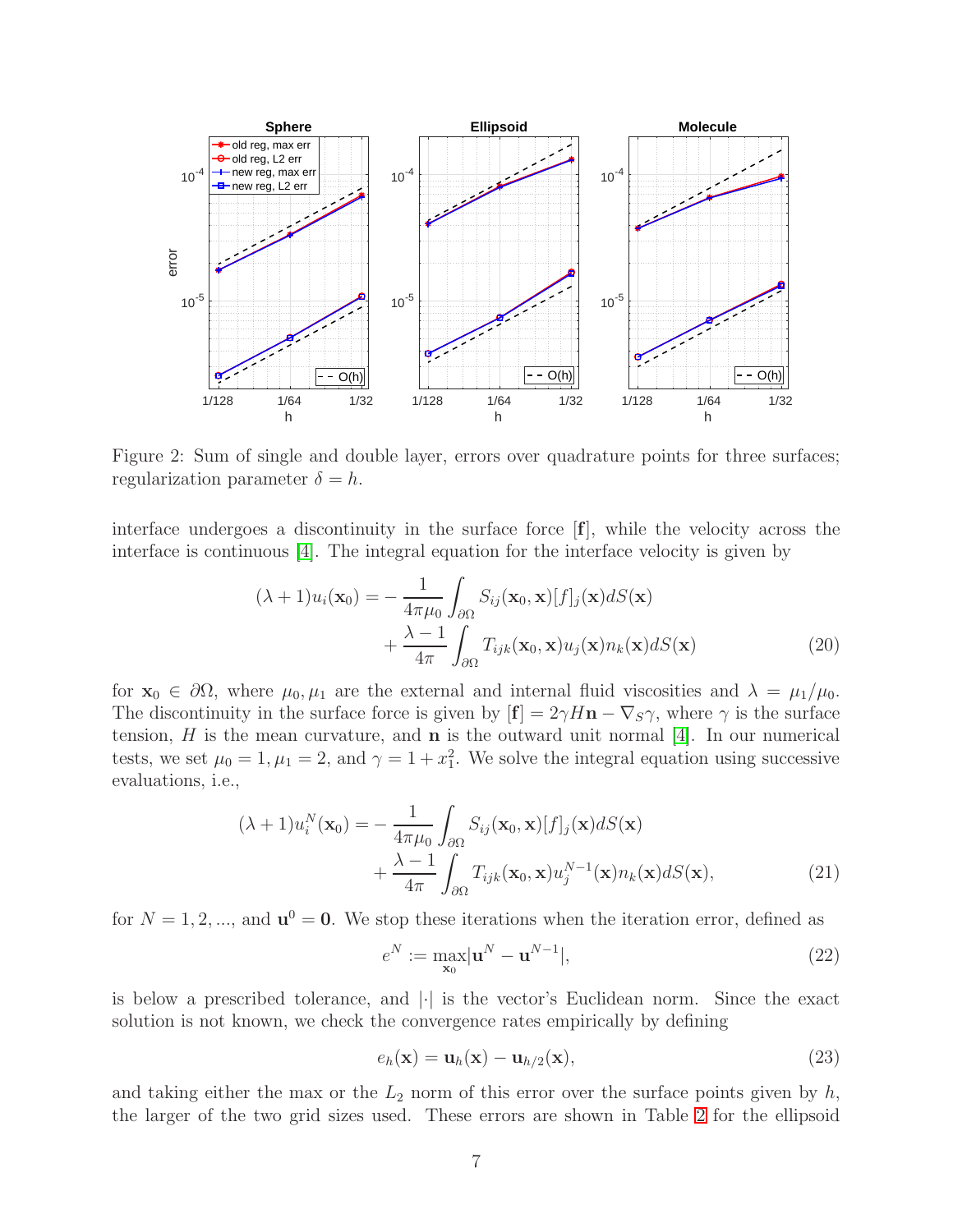$a = 1, b = 0.6, c = 0.4$ , with  $\delta = 3h$ . It takes about  $N = 12$  iterations for the iteration error [\(22\)](#page-6-1) to reach below  $10^{-10}$ . To minimize the error coming from evaluating the single layer integral with the surface tension density (the nonhomogeneous term in [\(21\)](#page-6-2)), we compute the single layer integral with increased resolution before solving the integral equation [\(21\)](#page-6-2). Specifically, we solved the integral equation  $(21)$  for each of the values of h, but in each case computed the Stokeslet integral at the needed points using the finer grid  $h = 1/256$ . Table [2](#page-7-3) compares the new regularization with the original one, and shows an improvement when using the new function.

|     | Original regularization |             | New regularization |             |
|-----|-------------------------|-------------|--------------------|-------------|
|     | $  e_h  _{\infty}$      | $  e_h  _2$ | $  e_h  _{\infty}$ | $  e_h  _2$ |
| /16 | $6.93e-03$              | 1.85e-03    | $1.69e-03$         | 4.77e-04    |
| /32 | $6.86e-04$              | $1.20e-04$  | $2.03e-04$         | 3.74e-05    |
|     | $5.50e-05$              | 7.97e-06    | 1.81e-05           | 2.55e-06    |

<span id="page-7-3"></span>Table 2: Flow due to an interface, for the ellipsoid  $a = 1, b = 0.6, c = 0.4$ . The single layer integral computed using  $h = 1/256$ . Grid size h, max and  $L_2$  norms of the error defined in [\(23\)](#page-6-3). Regularization parameter  $\delta = 3h$ .

### 5 Conclusions

We have introduced a new regularization function for evaluating the double layer potential (stresslet integral) in Stokes flows at points on the surface with high accuracy. The new function only requires one moment condition and has a lower degree polynomial as a result. Numerical tests demonstrate that the new regularization retains the same order of convergence as the regularization developed in prior work but shows a decreased magnitude of the error.

### Acknowledgments

The work of CJ, JR, and ST was supported by the National Science Foundation grant DMS-2012371. The authors thank an anonymous reviewer for very constructive suggestions.

### <span id="page-7-2"></span>References

- [1] J. T. Beale, W. Ying, and J. R. Wilson, A simple method for computing singular or nearly singular integrals on closed surfaces, Commun. Comput. Phys. 20(3) (2016), 733–753 or arxiv.org/abs/1508.00265.
- <span id="page-7-0"></span>[2] J. T. Beale, A grid-based boundary integral method for elliptic problems in three dimensions, SIAM J. Numer. Anal. 42 (2004), 599–620.
- <span id="page-7-1"></span>[3] J. T. Beale and M.-C. Lai, A method for computing nearly singular integrals, SIAM J. Numer. Anal. 38 (2001), 1902–1925.